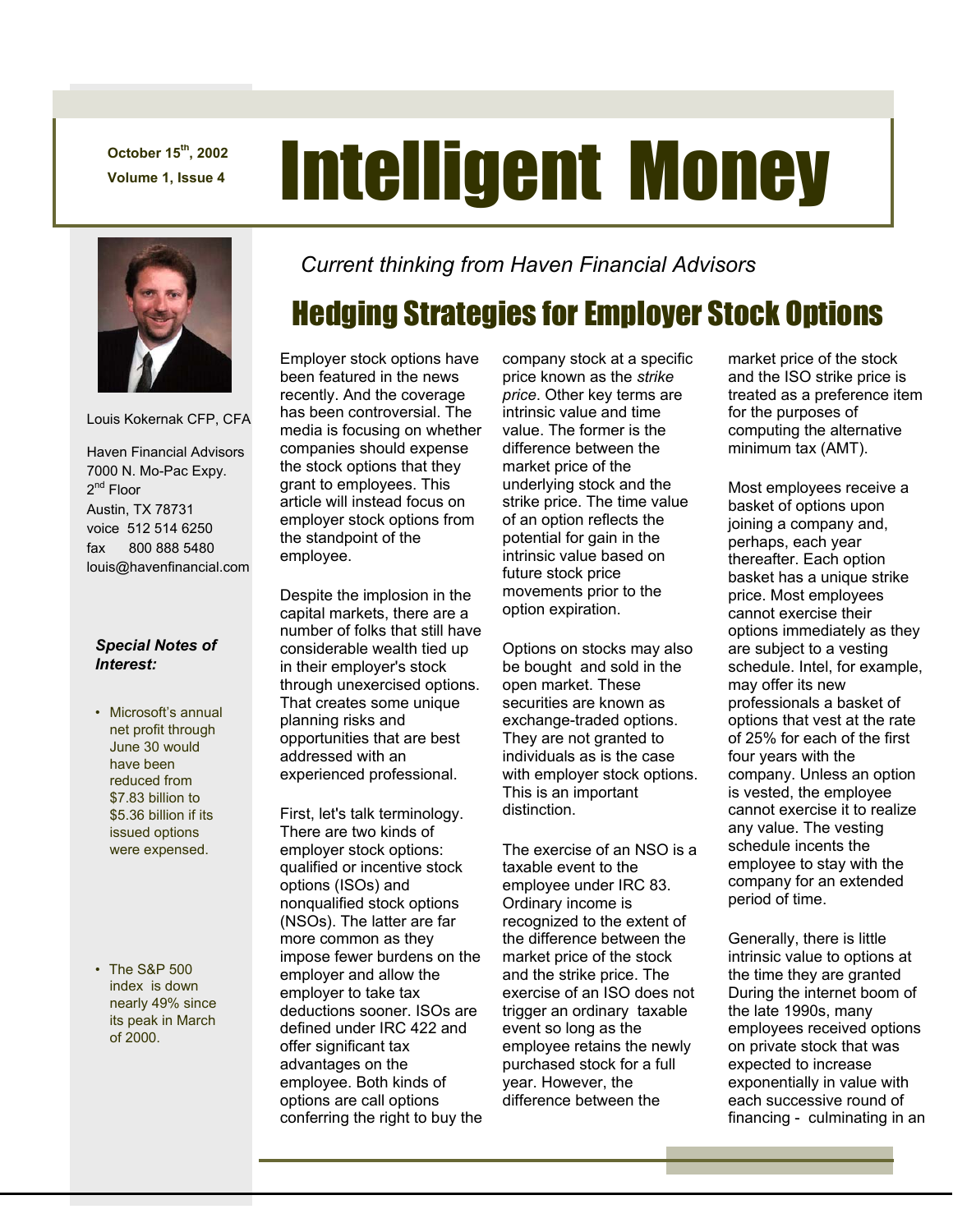## Smart Money



*"Just as you would buy homeowners insurance to protect yourself against casualty loss, it may be necessary to insure against a decline in company stock that comprises large fraction of your net worth."* 

## Employer Stock Options (continued)

IPO. That phenomenon has evaporated right along with the IPO market. Most option holders today work for established public companies and their options do not expire for many years to come. In this kind of market climate, many employees mistakenly disregard their options portfolio.

Most salaried people underestimate the degree to which their fortune is concentrated in their company or industry. The average worker invests not only his human capital with his company but his financial capital as well. Even those not invested in the company stock believe they are knowledgeable about their industry and invest in competitors, customers, or suppliers. Such investments are illadvised from a diversification standpoint. Stock options are merely a more subtle form of asset concentration. How do we quantify this exposure?

As a first step, I recommend finding out what options the employee has and what he has coming. Periodically, the employer should provide each eligible employee with a schedule of vested and unvested options that looks something like Table 1 below.

Once this information is obtained, it is important to assign a value to the options portfolio. In my view, unvested options should be assigned weight as well as vested options. The amount of weight assigned would be a

function of the company and the position of the employee within that company. A longstanding performer like Microsoft would command greater weight for its unvested options than a company in its third round of layoffs over the past year. Similarly, a key employee with ten or more years seniority is more likely to stay with the current employer than a younger individual actively looking for other work.

A key financial planning objective will be to determine the materiality of financial exposure in employer stock options. Compare the company stock market price to the strike prices of the vested options and compute the value that might be

| <b>Table 1- Hypothetical Market Price of Company Stock Is \$25.00</b> |               |            |         |                     |           |        |                 |
|-----------------------------------------------------------------------|---------------|------------|---------|---------------------|-----------|--------|-----------------|
|                                                                       | Year of Grant | Type       | Granted | <b>Strike Price</b> | Exercised | Vested | <b>Unvested</b> |
|                                                                       | 1998          | <b>NSO</b> | 10000   | 10                  |           | 10000  |                 |
|                                                                       | 1999          | <b>NSO</b> | 10000   | 12                  |           | 7500   | 2500            |
|                                                                       | 2000          | <b>NSO</b> | 10000   | 14                  | 0         | 5000   | 5000            |
|                                                                       | 2001          | <b>NSO</b> | 10000   | 20                  |           | 2500   | 7500            |
|                                                                       | 2002          | <b>NSO</b> | 10000   | 30                  |           |        | 10000           |

#### *Table 1- Hypothetical Market Price of Company Stock is \$25.00*

#### *Calculation of the intrinsic value of the vested and unvested options*

| 1998: 10000 Vested Shares x (\$25 - \$10) = \$150,000  | 0 Unvested Shares x $(\$25 - \$10) =$<br>S               |
|--------------------------------------------------------|----------------------------------------------------------|
| 1999: 7500 Vested Shares x (\$25 - \$12) = \$97,500    | 2500 Unvested Shares x (\$25 - \$12) =<br>\$32,500       |
| 2000: 5000 Vested Shares x $(\$25 - \$14) = \$55,000$  | 5000 Unvested Shares x (\$25 - \$14) =<br>\$55,000       |
| 2001: 2500 Vested Shares x (\$25 - \$20) = \$ 12,500   | 7500 Unvested Shares x (\$25 - \$20) =<br>\$37,500       |
| 2002: 0 Vested Shares x $(\$25 - \$12) =$              | 10000 Unvested Shares $x 0 =$<br>$\Omega$                |
| Total Intrinsic Value of Vested Options =<br>\$315,000 | Total Intrinsic Value of Unvested Options =<br>\$125,000 |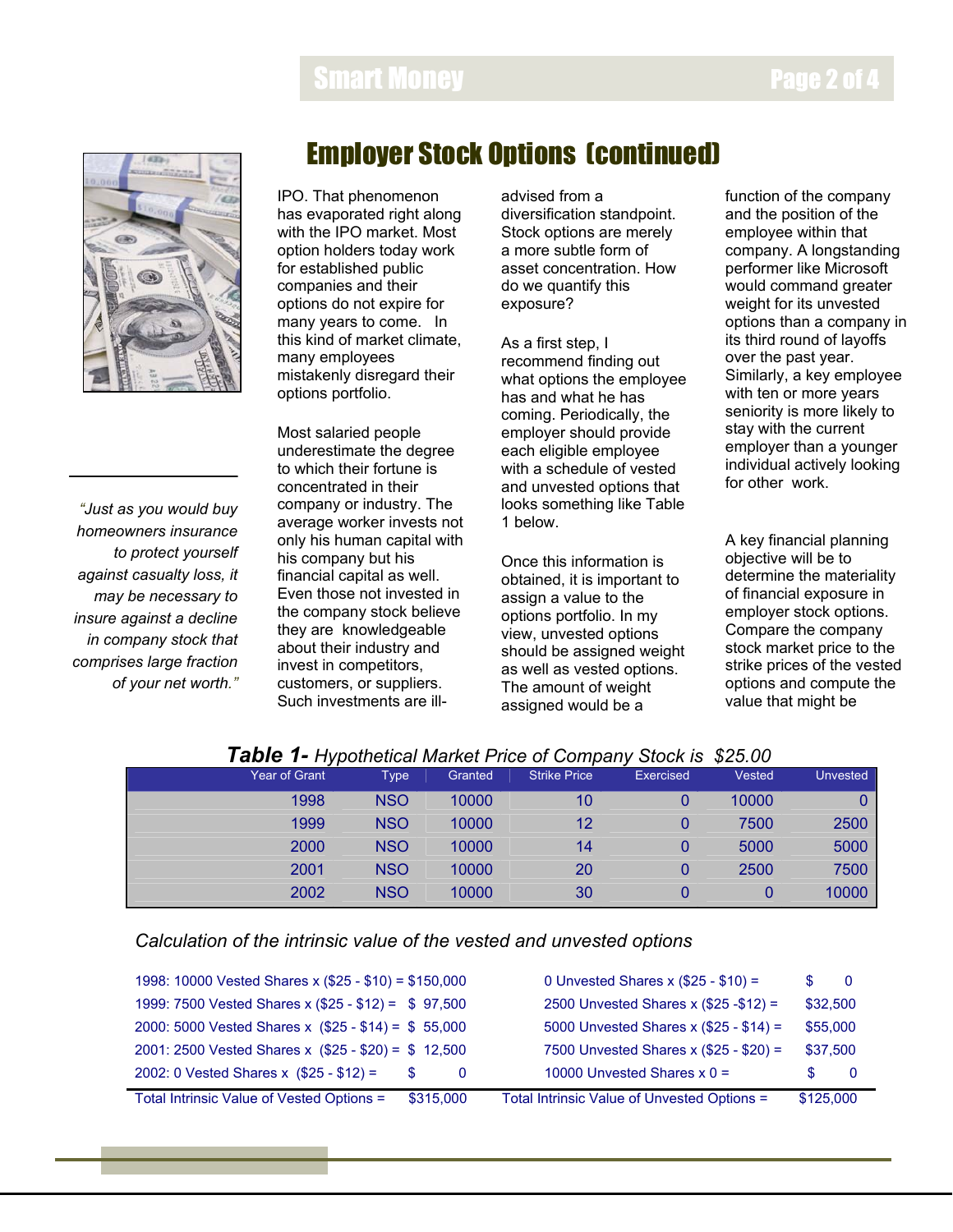## Page 3 of 4 Smart Money and Smart Money

#### Employer Stock Options [continued]

realized today were they exercised immediately. In Table 1, we assume the market price of the underlying stock to be \$25. Note that an option can never have an intrinsic value less than zero. The aggregated intrinsic value of the sample portfolio is somewhere between \$315,000 and \$440,000, depending on how much weight is assigned to the unvested options. A relatively small decline in stock price would greatly reduce the computed result. Just as people buy homeowners insurance to protect against casualty loss, it may be necessary to insure against a decline in company stock that constitutes a large fraction of one's net worth. The question then becomes how to best protect against loss.

There are a few ways to minimize the risk. The first requires the exercise of some or all of the vested options and the prompt sale of the stock into diversified investments. Another would be to employ exchange-trade options to protect against downside market action.

The decision to exercise is a function of several factors: the time to expiration of the options in question, the ratio of an option's intrinsic value to time value, the volatility of the stock, and the income

tax consequences of the exercise. Clearly options that have intrinsic value should be exercised prior to expiration. However, for those options whose time value greatly outweighs intrinsic value, it is better to postpone exercise. There is no reason to purchase a volatile stock near its strike price. Such action will negate the substantial time value of the option.

Our income tax code is progressive. There are bona fide tax considerations that argue for a gradual exercise of options to exploit the lower income tax brackets over multiple years. In the case of ISOs, the employee is incented to retain stock obtained through exercised ISOs for a full year so as to retain long term capital gains treatment for the eventual sale of the stock. Thus, there are compelling tax considerations that argue against a straightforward strategy of prompt option exercise and stock sale. Once a stock is obtained through the exercise of an NSO, however, it is best sold and converted to a more general investment vehicle. There is no tax incentive to hold company stock obtained via NSOs longer than a day and portfolio considerations call for diversification.

Exchange-traded option

strategies are most appropriate for hedging against losses from stock obtained through the exercise of ISOs and any type of unexercised option. The central theme to an exchange-traded options strategy is downside protection.

Larger publicly traded companies have well developed exchangetraded options markets including longer term options known as Longterm Equity AnticiPation Securities or LEAPs. This greatly simplifies the crafting of a hedge strategy. Smaller companies may not enjoy liquid options markets. In these cases, it may be safer to sell the stock outright. Sometimes the best hedging solution is to buy put options in stocks or indexes that correlate well with the underlying stock. It's an imperfect strategy but one that offers some downside protection.

As an example, one might hedge downside risk in a small high tech company by purchasing put options on the NASDAQ-100 Trust Securities (QQQs). The QQQs represent exposure to newer technology companies and will track most tech stocks reasonably well. Of course, a single company might suffer precipitous declines independent of any industry trend. The



*"The decision to exercise is a function of several factors: the time to expiration of the options in question, the degree to which the options are in the money, the volatility of the stock, and the income tax consequences of the exercise."*